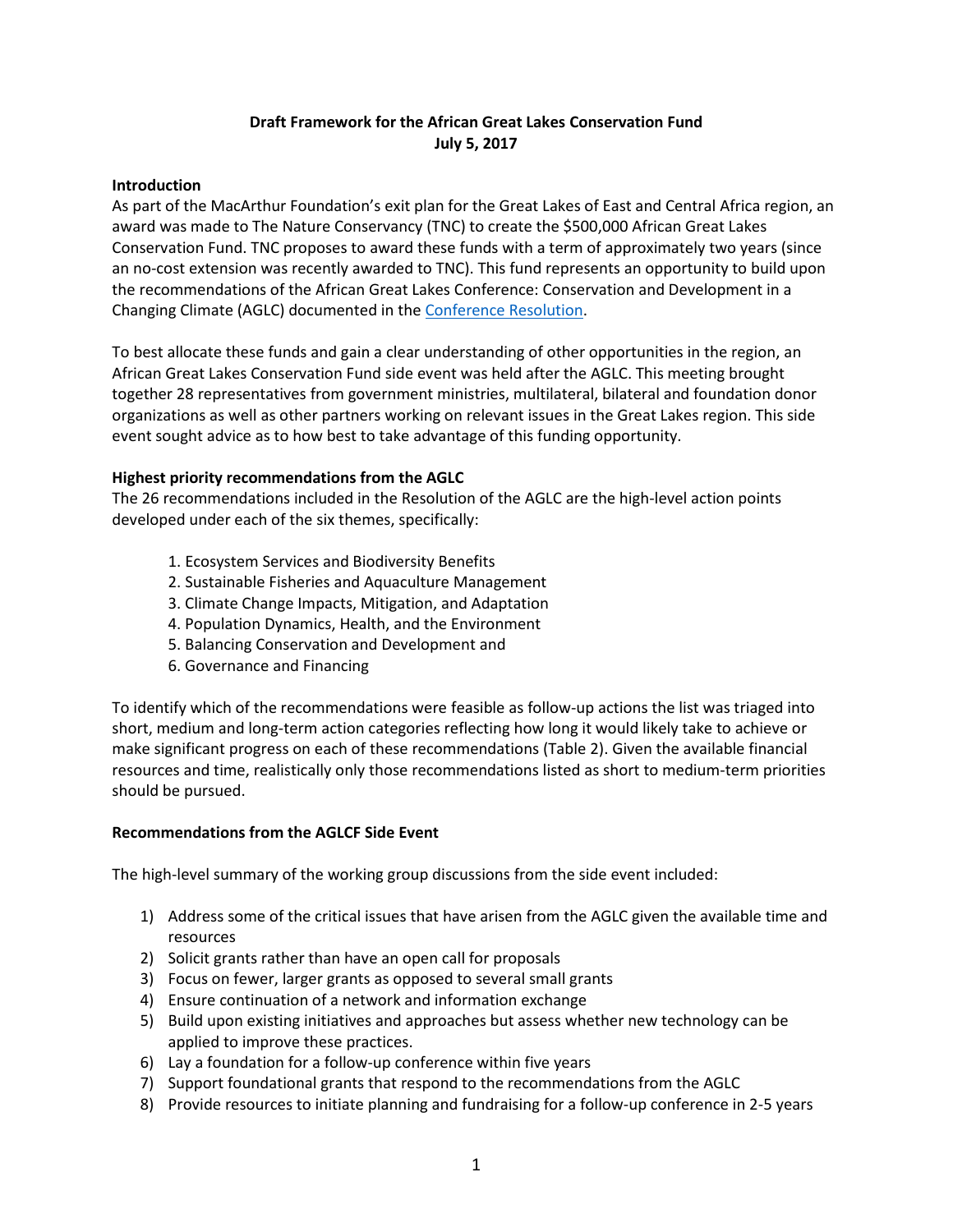9) Integrate with other investments in the region including both donor aid and private sector

Cross referencing the conference recommendations with the advice from the AGLCF side meeting and TNC staff and contractor assessment, the following ten recommendations were identified as priority short to medium-term recommendations:

| Recommendation                                                              | <b>Theme</b>   | <b>Duration</b> |
|-----------------------------------------------------------------------------|----------------|-----------------|
| f) Develop best practices and support implementation of policy for caged    | $\overline{2}$ | Short-term      |
| aquaculture, and promote use of those practices through coordinated         |                |                 |
| adaptive research, planning, licensing, and compliance;                     |                |                 |
| r) Determine potential impacts of oil and methane exploration and           | 5              | Short-term      |
| exploitation by conducting scientific, evidence-based Environmental and     |                |                 |
| Social Impact Assessments at the site prior to extraction, by monitoring    |                |                 |
| impacts during and after the end of operations, and putting in place        |                |                 |
| appropriate mitigation measures through trans-boundary cooperative          |                |                 |
| efforts to enhance preparedness to oil spill response;                      |                |                 |
| x) Support publication of findings from the African Great Lakes Conference  | 6              | Short-term      |
| in at least three international scientific journals for the benefit of the  |                |                 |
| regional and global community;                                              |                |                 |
| v) Utilize the African Great Lakes Conservation Fund announced at the       | 6              | Short-term      |
| African Great Lakes Conference to begin addressing common priority issues   |                |                 |
| and mobilize additional funds for that purpose;                             |                |                 |
| b) Map the distribution of aquatic species, including their endemism and    | $\overline{2}$ | Medium-term     |
| diversity, and determine and address the causes of decline in populations   |                |                 |
| and species;                                                                |                |                 |
| i) Promote multi-sectoral integrated community-based development tools      | 4              | Medium-term     |
| that contribute to sustainable conservation and management of natural       |                |                 |
| resources, such as Population, Health, and Environment;                     |                |                 |
| w) Contribute information on projects, issues, and solutions to the newly   | 6              | Short-term      |
| created African Great Lakes Information Platform to create a common and     |                |                 |
| robust Internet-based tool that provides access to information for          |                |                 |
| conservation and sustainable development of the African Great Lakes and     |                |                 |
| their basins;                                                               |                |                 |
| g) Use the best available science on climate change dynamics and impacts,   | 3              | Medium-term     |
| especially how climate change interacts with other stressors, and put in    |                |                 |
| place adaptation and mitigation measures to increase resilience by          |                |                 |
| communities;                                                                |                |                 |
| y) Meet again as a 'Network of African Great Lakes Basin Stakeholders' in a |                |                 |
| similar conference within the next five years to report upon the status,    |                |                 |
| trends, and values of major ecosystem services and review promising         |                |                 |
| interventions, new science, and priority issues of relevance to the seven   |                |                 |
| lake basins;                                                                | 6              | Medium-term     |
| u) Establish a 'Network of African Great Lakes Basin Stakeholders' to       |                |                 |
| coordinate action and exchange on priority issues defined by the African    |                |                 |
| Great Lakes Conference and subsequent gatherings supported by the           |                |                 |
| experience of the African Network of Basin Organizations and the            | 6              | Medium-term     |

### **Table 1: High priority, near term recommendations from the AGLC Resolution.**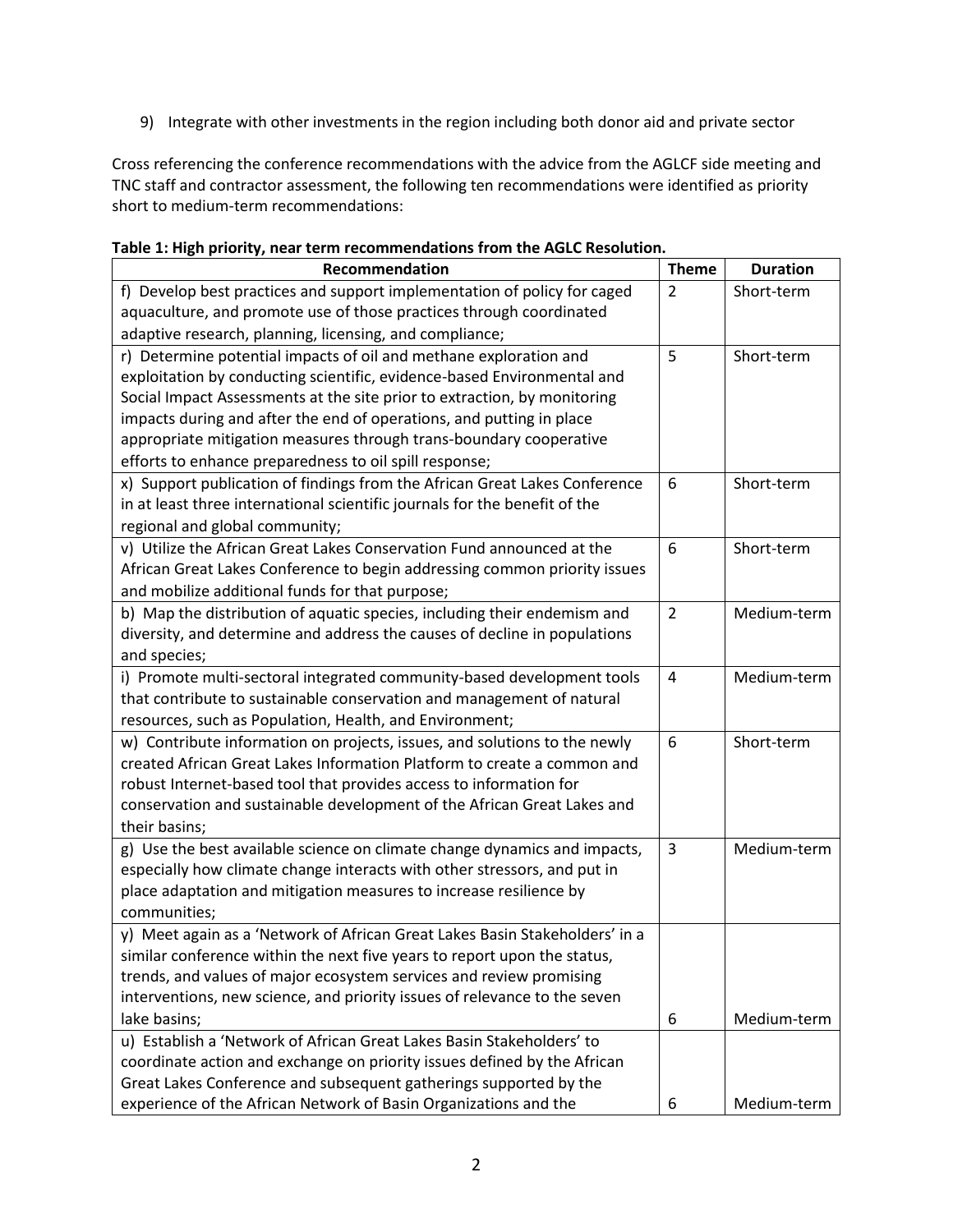| International Network of Basin Organizations, as it develops its structure |  |  |
|----------------------------------------------------------------------------|--|--|
| and functions:                                                             |  |  |
|                                                                            |  |  |

Of these ten recommendations, (v) could be considered redundant, as action is already being undertaken in-line with these with the Grant program discussed in this framework. In addition, (x) may not be necessary given current funding streams provided by journals discussed at the Conference; however, it will be necessary to confirm in July-August that these three special issue journals coming out of the Conference are moving ahead expeditiously and without the need for additional funding. Also, (y) and (u) are tightly linked and could be effectively combined into one priority.

## **Cross-cutting themes**

During the conference, there was a consistent call for **improved communication across all themes**. In awarding the Funds, projects should emphasize how they will strive to improve communication and provide access to information in the proposals. This should include linking with the African Great Lakes Information Platform and other relevant networks.

A second cross-cutting theme was **using technology to improve natural resource management**, and applying technologies that have been developed elsewhere to the African Great Lakes region. An example that was a priority to many lakes was improving fisheries catch assessment using electronic data methods to get an understanding of trends in fish catch, particularly for pelagic fish stocks lakewide.

## **Proposed Concept Note Topics**

Considering all recommendations and given the level and duration of funding, the priorities for followup under the AGLCF were narrowed to eight. Included below each are example organizations that we might solicit multi-lake concept notes from.

- 1) Develop best practices and support implementation of policy for caged aquaculture, and promote use of those practices through coordinated adaptive research, planning, licensing, and compliance;
	- a. LVFO, NaFIRRI
- 2) Determine potential impacts of oil and methane exploration and exploitation by conducting scientific, evidence-based Environmental and Social Impact Assessments at the site prior to extraction, by monitoring impacts during and after the end of operations, and putting in place appropriate mitigation measures through trans-boundary cooperative efforts to enhance preparedness to oil spill response;
	- a. Greenwatch, Oxfam
- 3) Map the distribution of aquatic species, including their endemism and diversity, and determine and address the causes of decline in populations and species;
	- a. IUCN, Conservation International
- 4) Promote multi-sectoral integrated community-based development tools that contribute to sustainable conservation and management of natural resources, such as Population, Health, and Environment;
	- a. Population Reference Bureau, Pathfinder International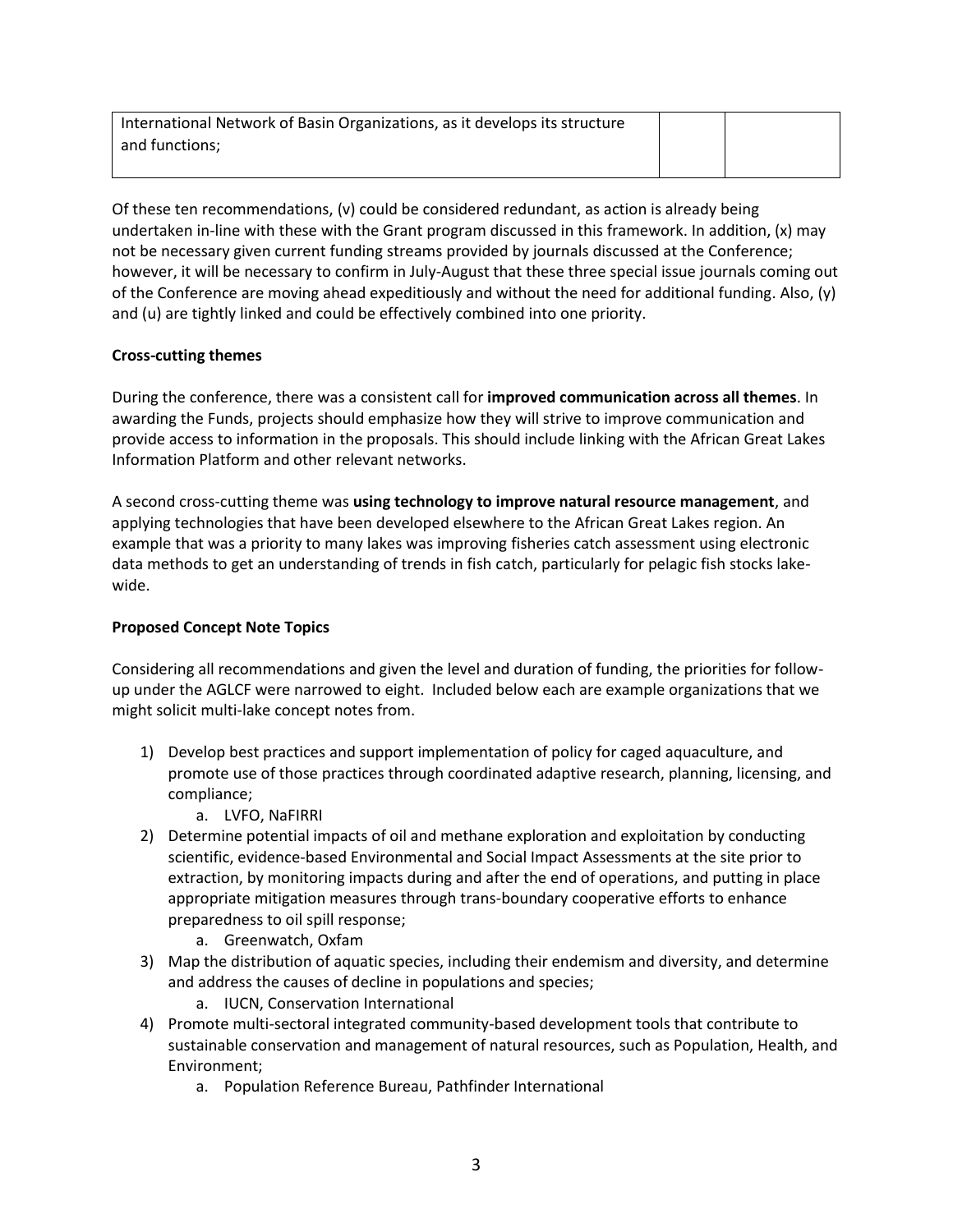- 5) Contribute information on projects, issues, and solutions to the newly created African Great Lakes Information Platform to create a common and robust internet-based tool that provides access to information for conservation and sustainable development of the African Great Lakes and their basins;
	- a. NET Africa, Universities in African Great Lakes Region, IWMI, BirdLife, Conservation International
- 6) Use the best available science on climate change dynamics and impacts, especially how climate change interacts with other stressors, and put in place adaptation and mitigation measures to increase resilience by communities;
	- a. Universities in African Great Lakes Region
- 7) Promote the use of technology to improve resource management across the African Great Lakes, most likely through promotion of electronic fish catch assessment;
	- a. TAFIRI, FAO
- 8) Promote and support the development a continued "Network of African Great Lakes Stakeholders" including government agencies, basin organizations, NGOs, academics and research institutions focused on the sustainable development of the African Great Lakes in order to maintain productive exchange and build momentum and funding options for the next African Great Lakes Conference.
	- a. INBO, ARCOS, IUCN, AWF

Of these 8 recommendations that would lead to concept note request, TNC believes we should aim for 6 proposal topics in order to maximize the use of the available funds and recognizing that not all 8 topics may result in viable concept notes.

## **Donor Liaison**

Several other donors are actively investing in conservation and sustainable development initiatives in the Africa Great Lakes region. These include, but are not limited to the African Development Bank, l'Agence Française de Développement, the Critical Ecosystem Partnership Fund (CEPF), European Union, JRS Biodiversity Foundation and Margaret A. Cargill Philanthropies.

Engaging representatives of these organizations, especially through the Advisory Committee, will help with ensuring sustainability of the projects supported by AGLCF. There may well be opportunities for these donors to provide direct or in-kind support to the projects supported by the AGLCF, especially in the case of CEPF given their upcoming grant program process for a portion of the same region.

## **Timeline**

Given the time available, even considering the no-cost extension from MacArthur Foundation, identifying relevant partner organizations and soliciting concept notes and preliminary budgets would speed up the overall process of awarding the grants through the AGLCF. Grantmaking entities such as CEPF and JRS Biodiversity Foundation generally provide 4-6 weeks for the concept notes to be prepared, especially if projects are to be undertaken in partnership with other organizations.

Full proposals, workplan, and budgets generally require up to three months to prepare depending on how complex the application process is.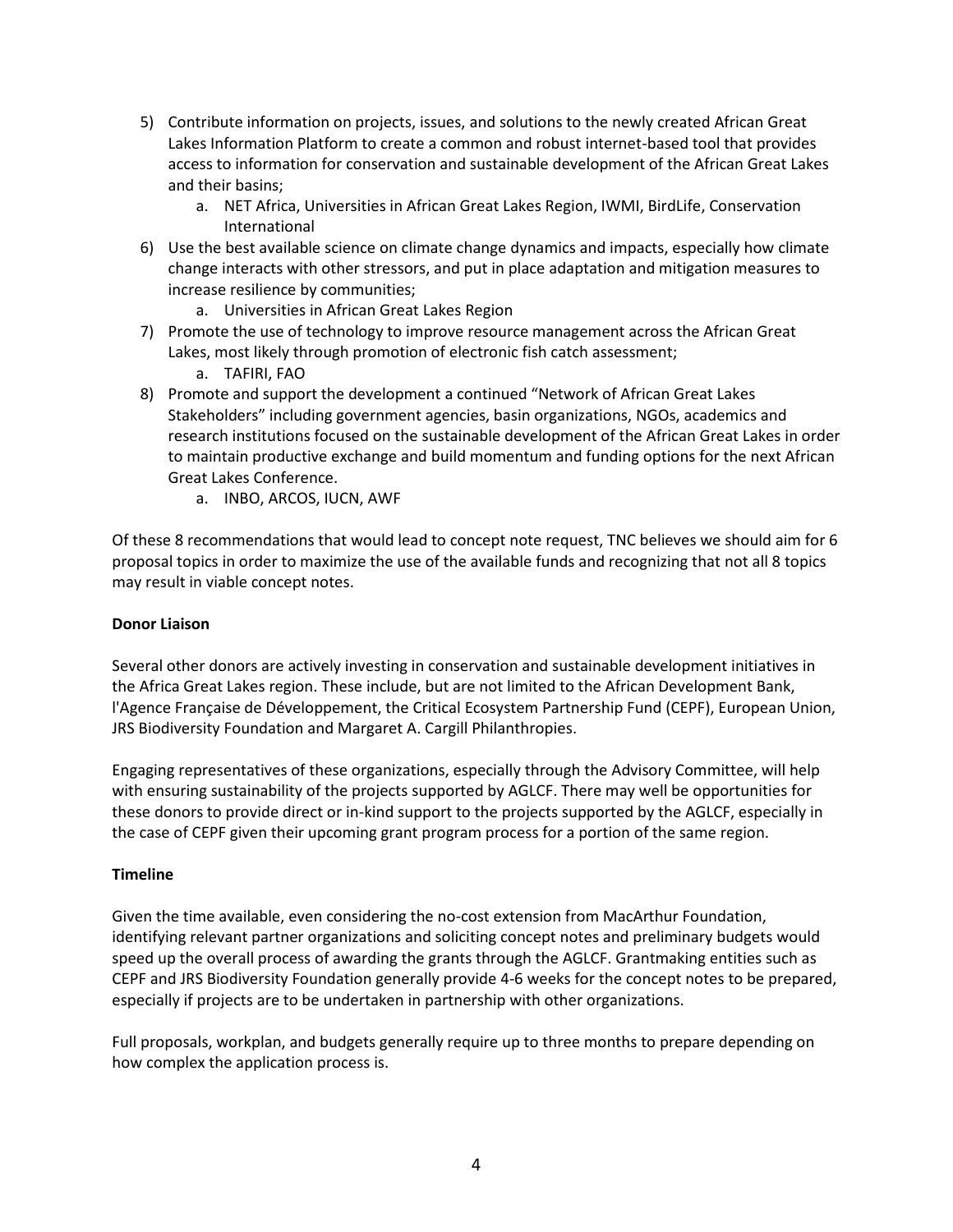| Early July  | Circulate the Framework document for comments and request comments on                   |
|-------------|-----------------------------------------------------------------------------------------|
| 2017        | framework and concept notes topics, and request names and contacts of potential         |
|             | organizations that could be invited to submit concept notes under each of the           |
|             | recommendations.                                                                        |
| August 2017 | Solicit concept notes from organizations that undertake the activities identified. Form |
|             | Advisory Committee for in person meeting.                                               |
| October 12  | Physical meeting of the Advisory Committee, discuss and decide upon which               |
| or 13, 2017 | applications should be supported given the available resources and preliminary          |
|             | budgets.                                                                                |
|             | TNC to collate this feedback to the partner organizations and request a full proposal   |
|             | and budget limits if necessary.                                                         |
| Late        | TNC to request full proposals, work plan, detailed budget and financial risk documents  |
| October     | from partner organizations (approximately 8 weeks)                                      |
| 2017        |                                                                                         |
| January     | Selected Advisory Committee members review specific proposals and provide detailed      |
| 2018        | feedback to the grantees on the goals, objectives and activities as well as             |
|             | recommendations as to how the partner organizations can partner with other relevant     |
|             | organizations.                                                                          |
| Quarter 1   | TNC to undertake contracting of the partner organizations for grants.                   |
| 2018        |                                                                                         |
| Quarter 1   | Interim reporting from grantees.                                                        |
| Quarter 1   | Final narrative and financial reports received from grantees. Feedback provided and     |
| 2020        | grants closed.                                                                          |

# **Concept note application template**

There are several examples available of letters of inquiry or concept notes available [online,](http://grantspace.org/tools/sample-documents) which might be suitable.

A full proposal template should include: (Needs to be refined)

Title Web summary Introduction Statement of the problem Objectives and activities Measurement of success Budget Workplan (Gantt Chart)

## **Table 2: Recommendations from the AGLC grouped by theme and duration**

## **Number code Theme**

|   | <b>Ecosystem Services and Biodiversity Benefits</b> |
|---|-----------------------------------------------------|
| 2 | Sustainable Fisheries and Aquaculture Management    |
| 3 | Climate Change Impacts, Mitigation and Adaptation   |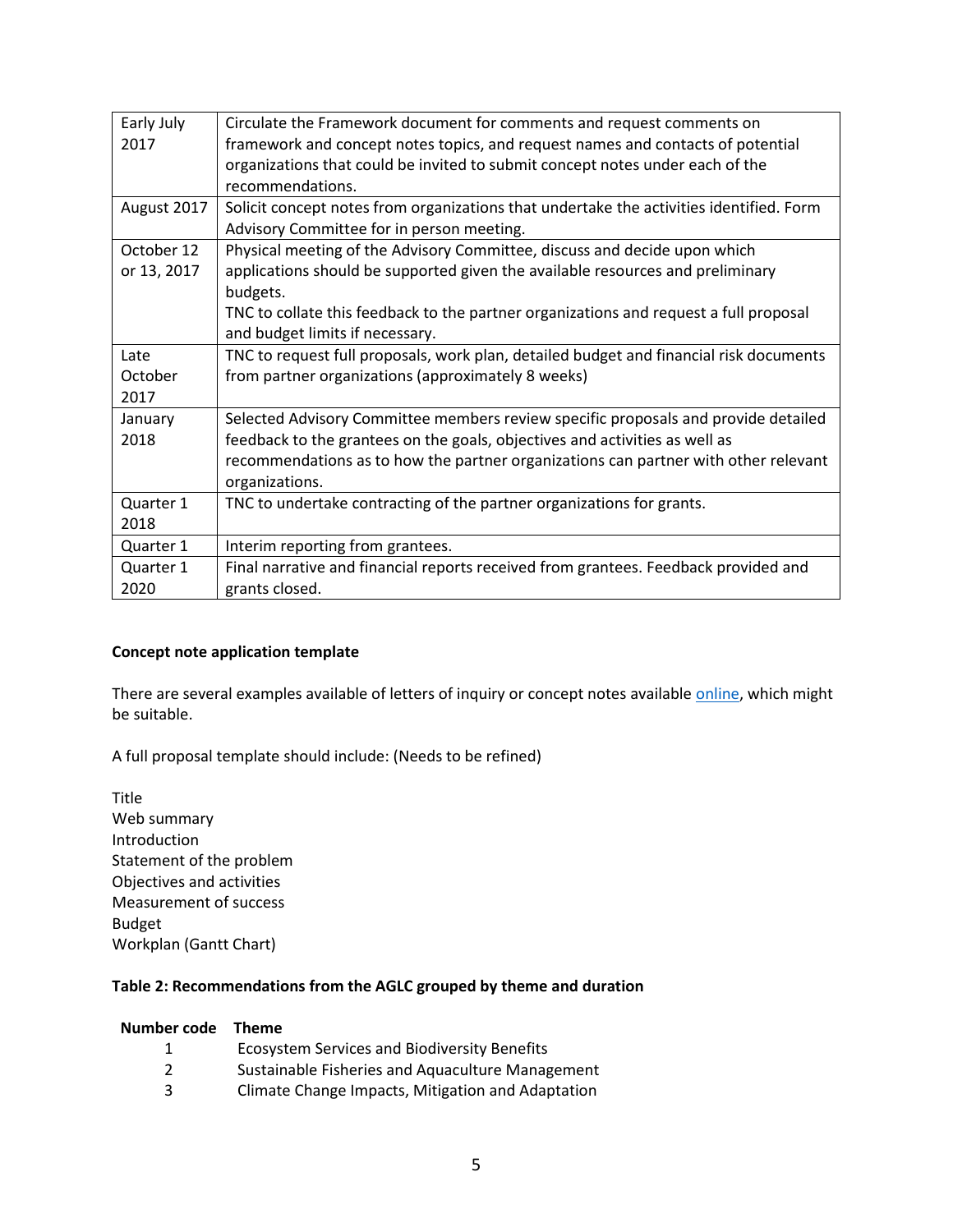- 4 Population Dynamics, Health and the Environment<br>5 Balancing Conservation and Development and
- 5 Balancing Conservation and Development and<br>6 Governance and Financing
- 6 Governance and Financing

| Recommendation                                                                                                                                                                                                        | <b>Theme</b> | <b>Duration</b> |
|-----------------------------------------------------------------------------------------------------------------------------------------------------------------------------------------------------------------------|--------------|-----------------|
| f) Develop best practices and support implementation of policy for caged aquaculture, and promote use of                                                                                                              |              |                 |
| those practices through coordinated adaptive research, planning, licensing, and compliance;                                                                                                                           | 2            | Short-term      |
| r) Determine potential impacts of oil and methane exploration and exploitation by conducting scientific,                                                                                                              |              |                 |
| evidence-based Environmental and Social Impact Assessments at the site prior to extraction, by monitoring                                                                                                             |              |                 |
| impacts during and after the end of operations, and putting in place appropriate mitigation measures through                                                                                                          |              |                 |
| trans-boundary cooperative efforts to enhance preparedness to oil spill response;                                                                                                                                     | 5            | Short-term      |
| x) Support publication of findings from the African Great Lakes Conference in at least three international                                                                                                            |              |                 |
| scientific journals for the benefit of the regional and global community;                                                                                                                                             | 6            | Short-term      |
| v) Utilize the African Great Lakes Conservation Fund announced at the African Great Lakes Conference to                                                                                                               |              |                 |
| begin addressing common priority issues and mobilize additional funds for that purpose;                                                                                                                               | 6            | Short-term      |
| b) Map the distribution of aquatic species, including their endemism and diversity, and determine and                                                                                                                 |              |                 |
| address the causes of decline in populations and species;                                                                                                                                                             | 1            | Medium-term     |
| I) Promote multi-sectoral integrated community-based development tools that contribute to sustainable                                                                                                                 |              |                 |
| conservation and management of natural resources, such as Population, Health, and Environment;                                                                                                                        | 5            | Medium-term     |
| w) Contribute information on projects, issues, and solutions to the newly created African Great Lakes                                                                                                                 |              |                 |
| Information Platform to create a common and robust internet-based tool that provides access to information                                                                                                            |              |                 |
| for conservation and sustainable development of the African Great Lakes and their basins;                                                                                                                             | 6            | Long-term       |
| g) Use the best available science on climate change dynamics and impacts, especially how climate change                                                                                                               |              |                 |
| interacts with other stressors, and put in place adaptation and mitigation measures to increase resilience by                                                                                                         |              |                 |
| communities:                                                                                                                                                                                                          | 3            | Short-term      |
| y) Meet again as a 'Network of African Great Lakes Basin Stakeholders' in a similar conference within the                                                                                                             |              |                 |
| next five years to report upon the status, trends, and values of major ecosystem services and review                                                                                                                  |              |                 |
| promising interventions, new science, and priority issues of relevance to the seven lake basins; and                                                                                                                  | 6            | Medium-term     |
| u) Establish a 'Network of African Great Lakes Basin Stakeholders' to coordinate action and exchange on                                                                                                               |              |                 |
| priority issues defined by the African Great Lakes Conference and subsequent gatherings supported by the                                                                                                              |              |                 |
| experience of the African Network of Basin Organizations and the International Network of Basin                                                                                                                       |              |                 |
| Organizations, as it develops its structure and functions;                                                                                                                                                            | 6            | Medium-term     |
| <b>BOUNDARY OF PRIORITIZED RECOMMENDATIONS FOR AGLCF</b>                                                                                                                                                              |              |                 |
| c) Determine the occurrence, dynamics, and causes of proliferation of major aquatic invasive organisms and                                                                                                            |              |                 |
| put in place mitigation and control measures;                                                                                                                                                                         | 1            | Short-term      |
| q) Assess socioeconomic and environmental trade-offs associated with hydropower dam siting, ensure                                                                                                                    |              |                 |
| adequate mitigation measures, and evaluate and promote other renewable power options such as wind and                                                                                                                 |              |                 |
| solar to meet energy demands;                                                                                                                                                                                         | 5            | Long-term       |
| h) Restore forest and wetland cover, regulate water withdrawal to protect environmental flows, and boost                                                                                                              |              |                 |
| hydro-meteorological and environmental monitoring networks to provide data for early warning on climate                                                                                                               |              |                 |
| and non-climate related hazards;                                                                                                                                                                                      | 3            | Medium-term     |
| d) Undertake lake-wide assessments for key fish stocks, determine appropriate fishing capacity and                                                                                                                    |              |                 |
| exploitation patterns, control overcapacity, promote an ecosystems approach to fisheries development and                                                                                                              |              |                 |
| management, and where necessary revise fisheries policy;                                                                                                                                                              | 2            | Long-term       |
| k) Address the need for contraception as a basic human right, and increase access to family planning,<br>reproductive health, and maternal and child health services as key to limiting rapid population growth rates |              |                 |
| and enhancing adaptation to climate change impacts;                                                                                                                                                                   | 4            |                 |
| m) Advocate for all national environmental, developmental, and health policies to recognize population                                                                                                                |              | Long-term       |
| pressure and promote family planning as a key strategy to address population growth and adaptation to                                                                                                                 |              |                 |
| climate change impacts;                                                                                                                                                                                               | 4            | Long-term       |
| o) Increase women's participation and leadership roles in fisheries management and promote human and                                                                                                                  |              |                 |
| fishing rights for women fishers and promote education of girls to enable them to play a meaningful role in                                                                                                           |              |                 |
| basin development and governance;                                                                                                                                                                                     | 6            | Long-term       |
| s) Develop regional policies and management strategies consistent with stakeholder countries, as well as                                                                                                              |              |                 |
| national priorities and objectives, that support collaborative, multi- national actions to ensure sustainability of                                                                                                   |              |                 |
| resources of the African Great Lakes and their basins for each trans-boundary lake basin;                                                                                                                             | 6            | Long-term       |
| i) Establish in each lake basin a network of freshwater and terrestrial protected areas sufficient in size,                                                                                                           |              |                 |
| governance, and design to ensure conservation of the rich heritage of aquatic species and to serve as sources                                                                                                         |              |                 |
| of replenishment;                                                                                                                                                                                                     | 1            | Long-term       |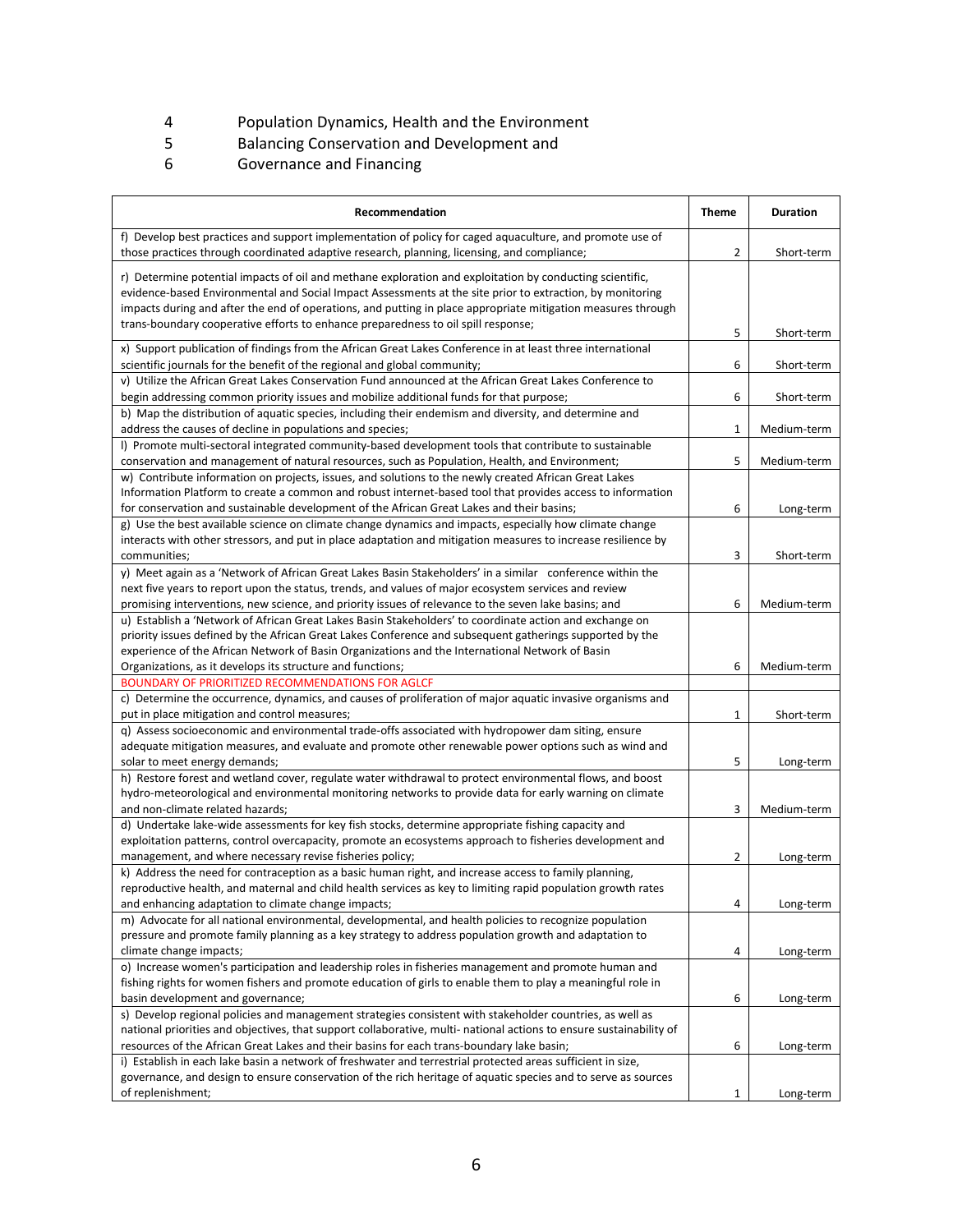| j) Promote sustainable agricultural practices that benefit soil fertility and minimize atmospheric and riverine |   |           |
|-----------------------------------------------------------------------------------------------------------------|---|-----------|
| nutrient loading to conserve water quality;                                                                     |   | Long-term |
| t) Enhance good governance based on regional and international best practices by promoting sustainable          |   |           |
| financing, effective decision making, enhanced regulatory compliance and adaptive management;                   | b | Long-term |
| n) Mainstream HIV/AIDS and water-related diseases such as bilharzia, malaria and cholera prevention,            |   |           |
| treatment, and vaccination in provision of health services with special emphasis on fisherfolk;                 | 4 | Long-term |
| z) Ensure that future generations of scientists, managers, politicians, and stakeholders have the capacity,     |   |           |
| knowledge, and ability to address current and future issues of the African Great Lakes and their basins.        | b | Long-term |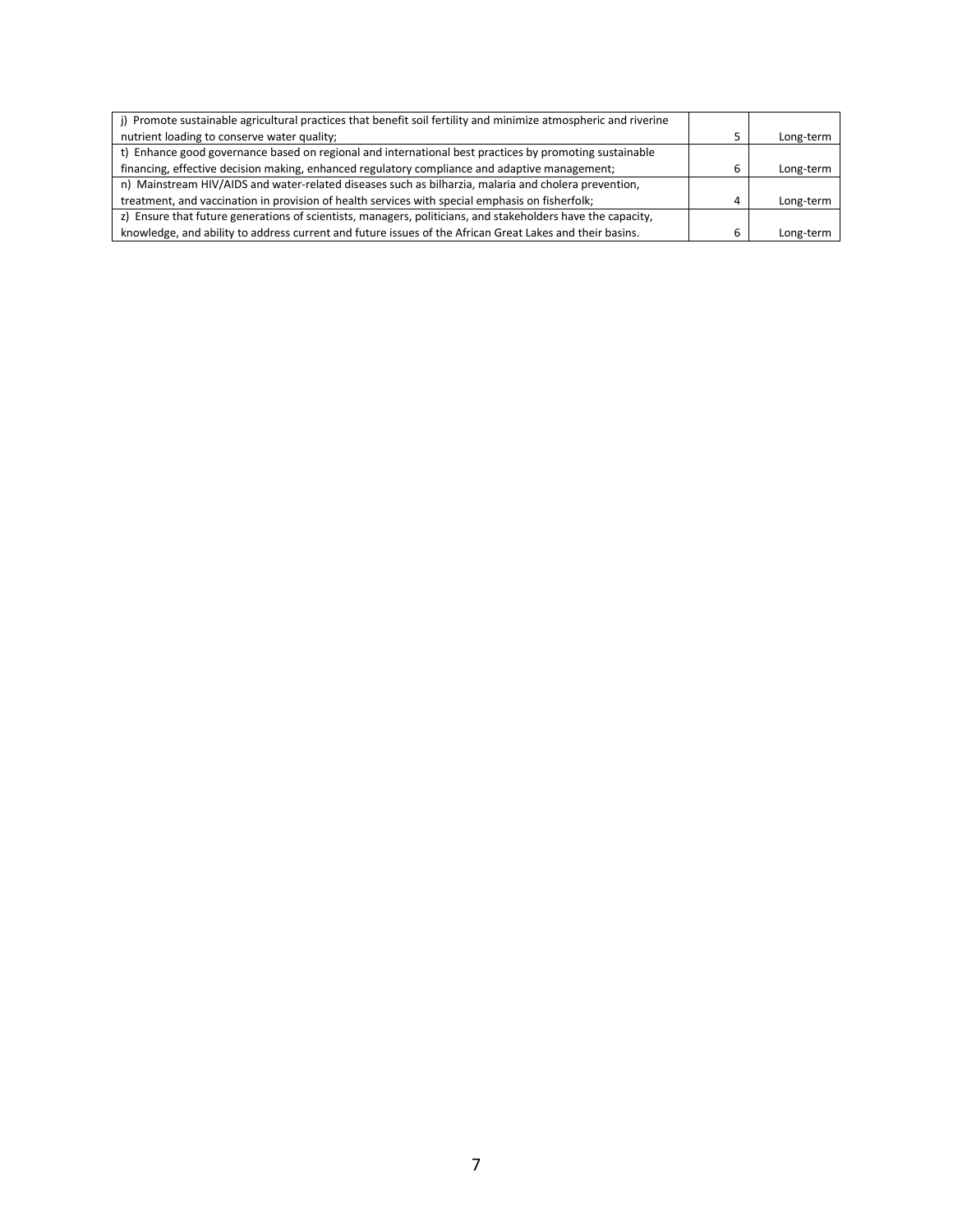# **Agenda for the African Great Lakes Fund Side Event Friday May 5th 14:00-17:00 Imperial Hotel, Entebbe, Uganda**

- 14:00 Welcome and introductions (TNC/JRW)
- 14:15 Objectives of the side event. Motivation for seeding the African Great Lakes Fund (JRW) High level summary of the conclusions of the AGLC (Richard Ogutu Ohwayo)
- 14:45 How to use the African Great Lakes Fund to address the conclusions from AGLC? (Working groups?)
- 15:30 Tea and coffee break
- 15:45 Opportunities for leveraging the Fund? (Working groups?/Round Robin) Other donors in the region? In-kind contributions? Private sector?
- 16:30 Summary of the conclusions from the discussions (JRW to lead) Next steps/road map to providing funding?
- 16:45 Closing session.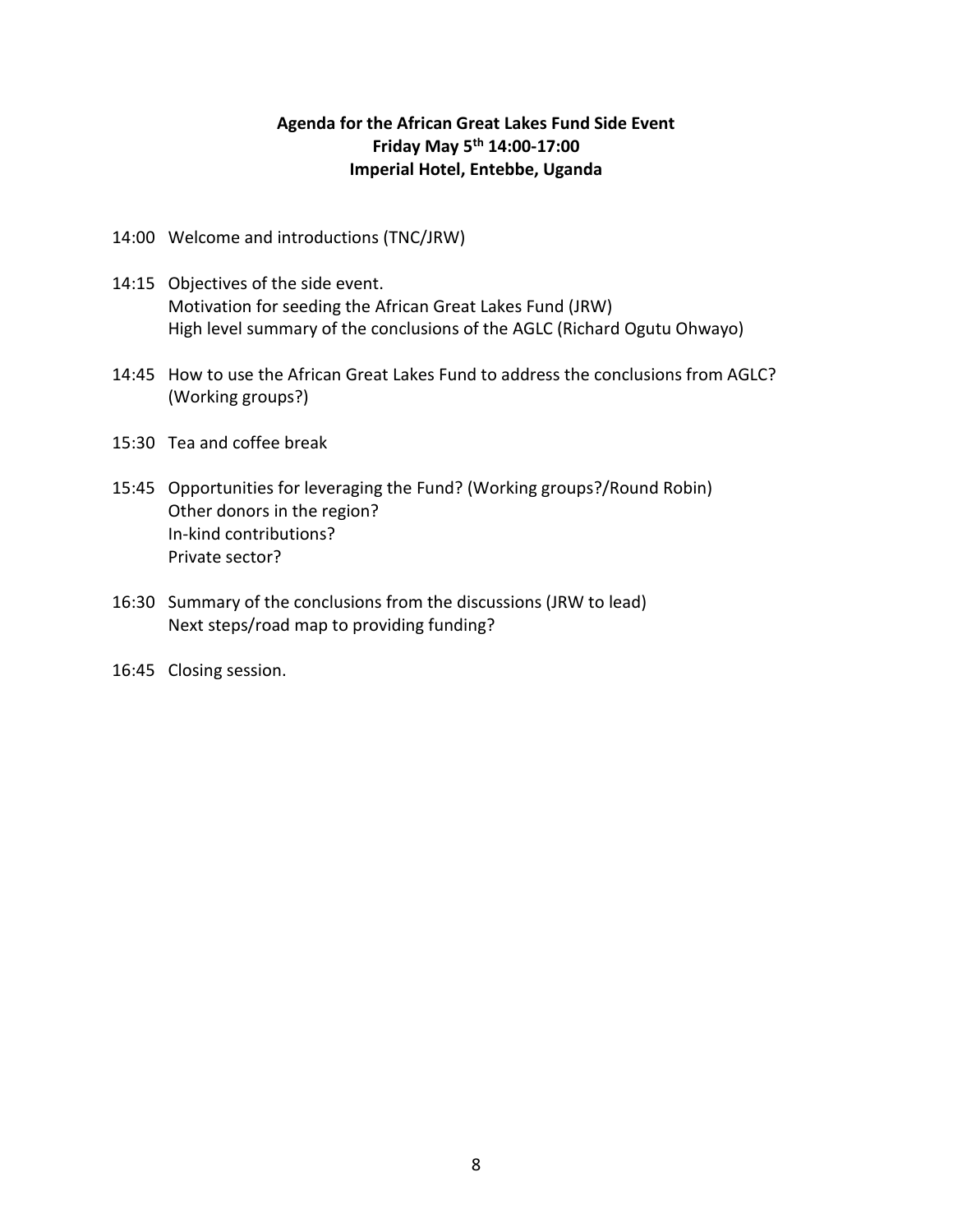# **Africa Great Lakes Conservation Fund Side Event May 5th 2017 Imperial Beach Resort, Entebbe, Uganda. Participants List**

#### Colin **Apse**

Africa Freshwater Conservation Director The Nature Conservancy 45 Exchange Street, Suite 303 Portland, Maine 04101 **USA** E-mail: capse@tnc.org

Julius **Arinatwe** Regional Director BirdLife Africa Partnership Secretariat Volker's Gardens, Terrace close Westlands Nairobi 100 **Kenya** E-mail: julius.arinaitwe@birdlife.org

Mahamat Abakar **Assouyouti** Senior Climate Change Officer African Development Bank Avenue Joseph Anoma 01 BP 1387 Abidjan Abidjan 1387 **Ivory Coast** E-mail: m.assouyouti@afdb.org

Fadeke **Ayoola** 107 Auckland Road Potters Bar EN6 3HF **United Kingdom** E-mail: fayoola@netafrica.be

Francesca **Battistelli** African Development Bank (AfDB) Cocody, Rue Canebiere Abidjan 1 **Ivory Coast** E-mail: f.battistelli@afdb.org

Edouard **Boinet** Project manager – International cooperation International Network of Basin Organizations (INBO) Permanent Technical Secretariat 21, rue de Madrid 75008 PARIS **FRANCE** E-mail: e.boinet@inbo-news.org Randall **Brummett**

Senior Aquatic Specialist Environment & Natural Resources World Bank 1818 H St NW Washington DC 20433 **USA**  E-mail: rbrummett@worldbank.org William **Darwall** Head Freshwater Biodiversity Unit IUCN Global Species Programme The David Attenborough Building Pembroke Street Cambridge CB2 3QZ, **United Kingdom** E-mail: William.DARWALL@iucn.org

Jean-François **Donzier** Secretary General INBO 21 rue de Madrid Paris Paris 75008 **France** E-mail: jf.donzier@riob.org

Patrick J. **Doran** Associate State Director & Director of Conservation The Nature Conservancy – Michigan 101 E. Grand River Lansing MI 48906-4348 **United States** E-mail: pdoran@tnc.org

Jean-Baptiste **Fauvel** Programme Manager EU Delegation to Uganda Crested Towers Building, 15th floor, Plot 17-23, Hannington Road Kampala P.O. Box 5244 **Uganda** E-mail: jeanbaptiste.fauvel@eeas.europa.eu

Mish **Hamid** Project Manager GEF IW:LEARN & LME:LEARN Paris **France** E-mail: mish@iwlearn.org

Mark **Infield** Technical Adviser Directorate of Environmental Affairs **Uganda** E-mail: mark@infield.nu

Kenneth **Irvine** Chair Aquatic Ecosystems IHE Delft PO Box 3015 Delft 2601 DA Delft **Netherlands**

E-mail: k.irvine@unesco-ihe.org

Stephen **Ling** Environment and Natural Resources Management Specialist Team Leader: Lake Victoria Environmental Management Project World Bank 2519 12th St NW Washington DC 20009-5203 **United States** E-mail: sling@worldbank.org

Lucy **Magembe** Sr. Policy Advisor The Nature Conservancy Plot #260 Chato Street, Regent Estate Mikocheni Dar es Salaam 77991 **Tanzania** E-mail: lmagembe@TNC.ORG

Modesta **Medard** AGL conference Project manager The Nature Conservancy Mwanza Capripoint Mwanza 255 **Tanzania** E-mail: modesta.medard@tnc.org

Richard **Ogutu-Ohwayo** Research Scientist Nafirri Haji Tamachi Place Jinja P. O. Box 343 Jinja **Uganda**  E-mail: Ogutuohwayo@Yahoo.Com